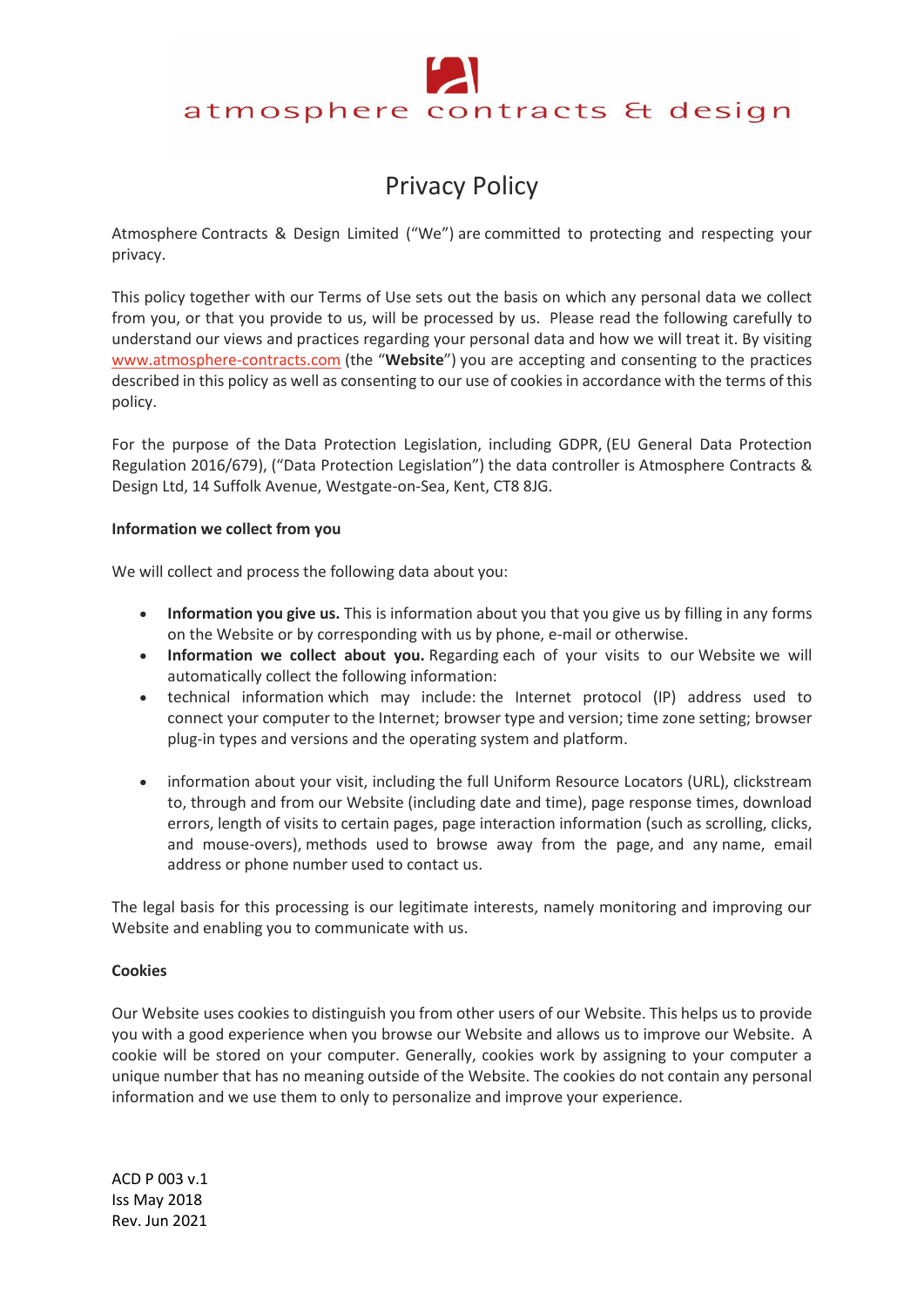# atmosphere contracts & design

#### **Uses**

#### **made of the information**

We use information held about you in the following ways:

- **Information you give to us.** We will use this information:
- to carry out our obligations arising from any contracts entered into between you and us and to provide you with the information, products and services that you request from us.
- for internal use and to administer the Website and for internal operations, including troubleshooting, data analysis, testing, research, statistical and survey purposes.
- to communicate with you including to notify you about changes to our service
- to ensure that content from our Website is presented in the most effective manner for you and for your computer.
- to contact you via electronic marketing in relation to various digital communications services (although on when you consent to this).

# **Disclosure of your information**

You agree that we have the right to share your personal information with: Selected third parties, including:

- business partners, suppliers and sub-contractors for the performance of any contract we enter into with them or you.
- analytics and search engine providers that assist us in the improvement and optimisation of the Website.
- credit reference agencies for assessing your credit score where this is a condition of us entering a contract with you.

We will disclose your personal information to third parties:

- If we sell or buy any business or assets, in which case we will disclose your personal data to the prospective seller or buyer of such business or assets.
- If we are under a duty to disclose or share your personal data to comply with any legal obligation, or to enforce or apply our Terms of Use.

# **Where we store your personal data**

The data that we collect from you will be transferred to, and stored at, a destination inside the European Economic Area ("EEA"). It will also be processed by staff operating inside the EEA who work for us or for one of our suppliers. By submitting your personal data, you agree to this transfer, storing or processing. We will take all steps reasonably necessary to ensure that your data is treated securely and in accordance with this privacy policy.

Unfortunately, the transmission of information via the internet is not completely secure. Although we will do our best to protect your personal data, we cannot guarantee the security of your data transmitted to our Website; any transmission is at your own risk. Once we have received your information, we will use strict procedures and security features to try to prevent unauthorised access.

ACD P 003 v.1 Iss May 2018 Rev. Jun 2021